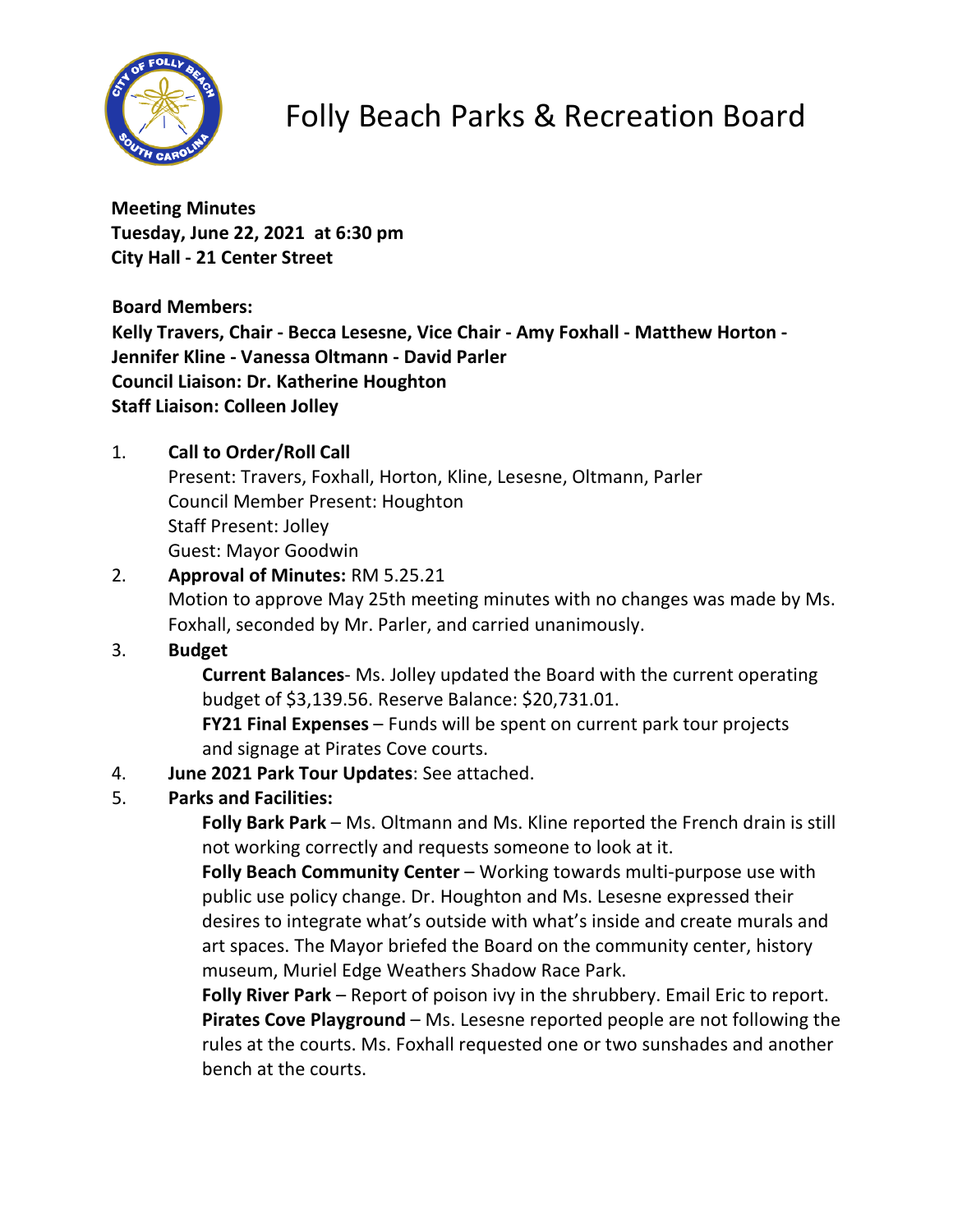**Shadow Race Park** – Dr. Houghton reported the plant list is complete and is working with Ms. Kline, Eric Lutz, and Roots & Shoots to execute the planting plan.

**Shorebird Park** – No report.

**Wave Watch Park** – Ms. Kline reported surfboards need to be picked up by Eric and new boards are ready for families to pick up.

- 6. **Recreation 2021**-Ms. Jolley reported recreation is going well. CourtReserve app use has increased and has been effective in managing shared court time.
- 7. **Board Comments** None
- 8. **Liaison/Staff Comments** None
- 9. **Adjournment**: 8:16 pm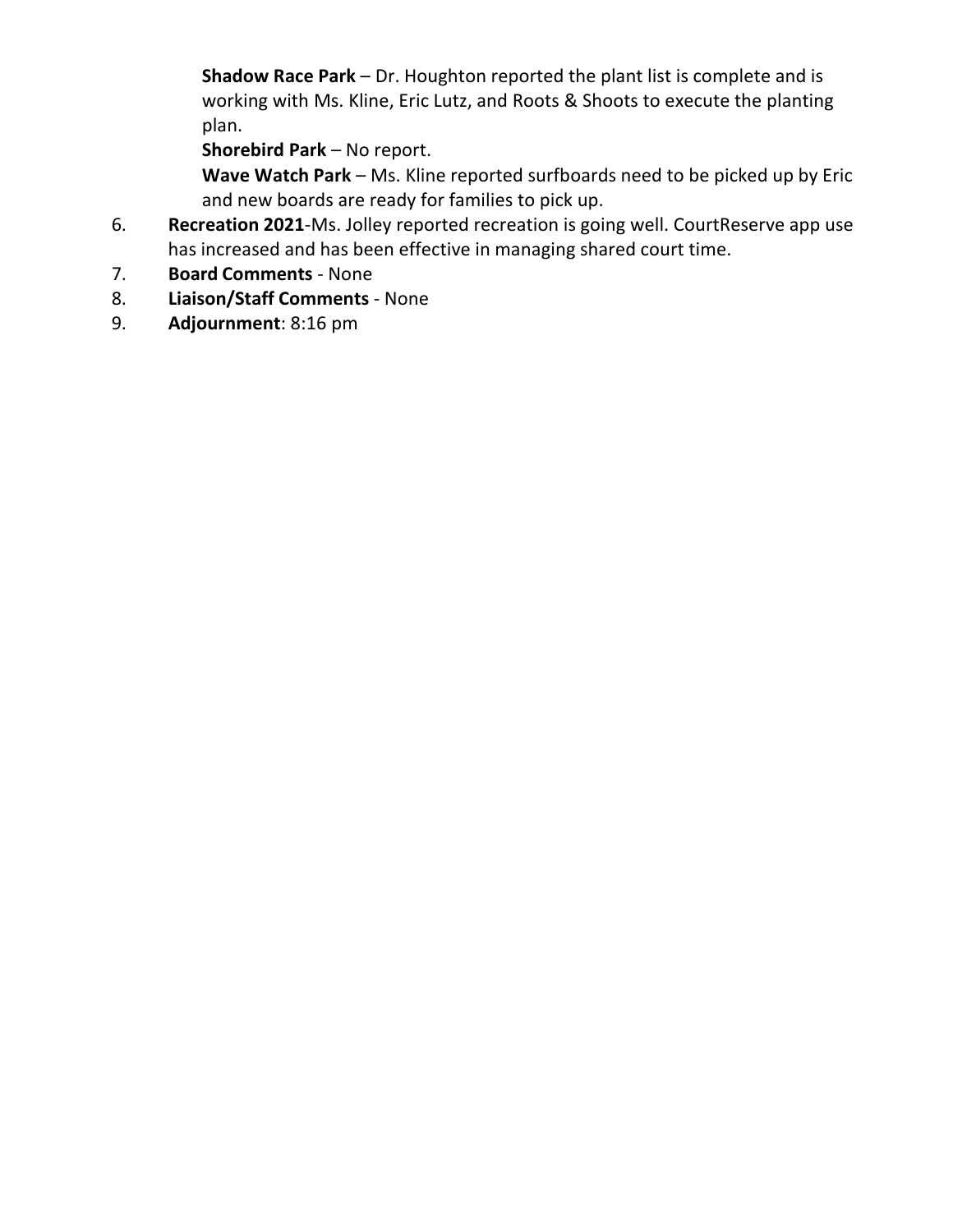#### **5/25/21 Meeting Updates in Bold Black**

**Parks & Recreation Park Tour Tuesday, May 4, 2021**

**Attendees:**

**Kelly Travers, Amy Foxhall, Matthew Horton, Jennifer Kline, Vanessa Oltmann, David Parler Colleen Jolley**

**Wave Watch**

Little Library (John Oltmann will give pricing) Wave Watch themed City not involved **5/25-Motion to approve Mr. Oltmann to replace park themed little libraries/food pantry at Pirates Cove and Wave Watch at \$175 each was made by Ms. Foxhall, seconded by Mr. Horton, and carried unanimously. Ms. Vanessa Oltmann recused herself.**

Playground equipment – weeble wobble Colleen FY22

Pressure wash swings and adjust roping Done

Pressure wash fences, bathroom, play equipment Done

The bottom stringers of the play tower needs repaired or adjusted. Bottom step needs replacing. Repaint large steps and side railing. The 4th board on right side of handrail is bowed. Kyle to work with contractor

All trees need trimming, significantly above bathroom. Done

The surfboard with the beach scene needs to be taken down and redone Kyle/Jennifer **5/25-Done**

Swing set on left is loose Done

Replace chalk Colleen ordered **5/25-arrived and restocked** 

#### **Shadow Race**

**5/25-Dr. Houghton reported Ms. Kline and Ms. Oltmann will be working on a drawing, plant list, and drip line plan by June 22 with purchases to be made by June 30 and that Mr. Lutz approved the plan for purchases, plantings, and maintenance. Ms. Jolley informed the Board and Dr. Houghton of the need to spend from reserve fund for these expenses and the deadline for purchases.** 

Planting plan with drip line

Native plant suggestions: Cherokee Jasmine Climbing Asters Dwarf Hollies at the front Milkweed Yuka plants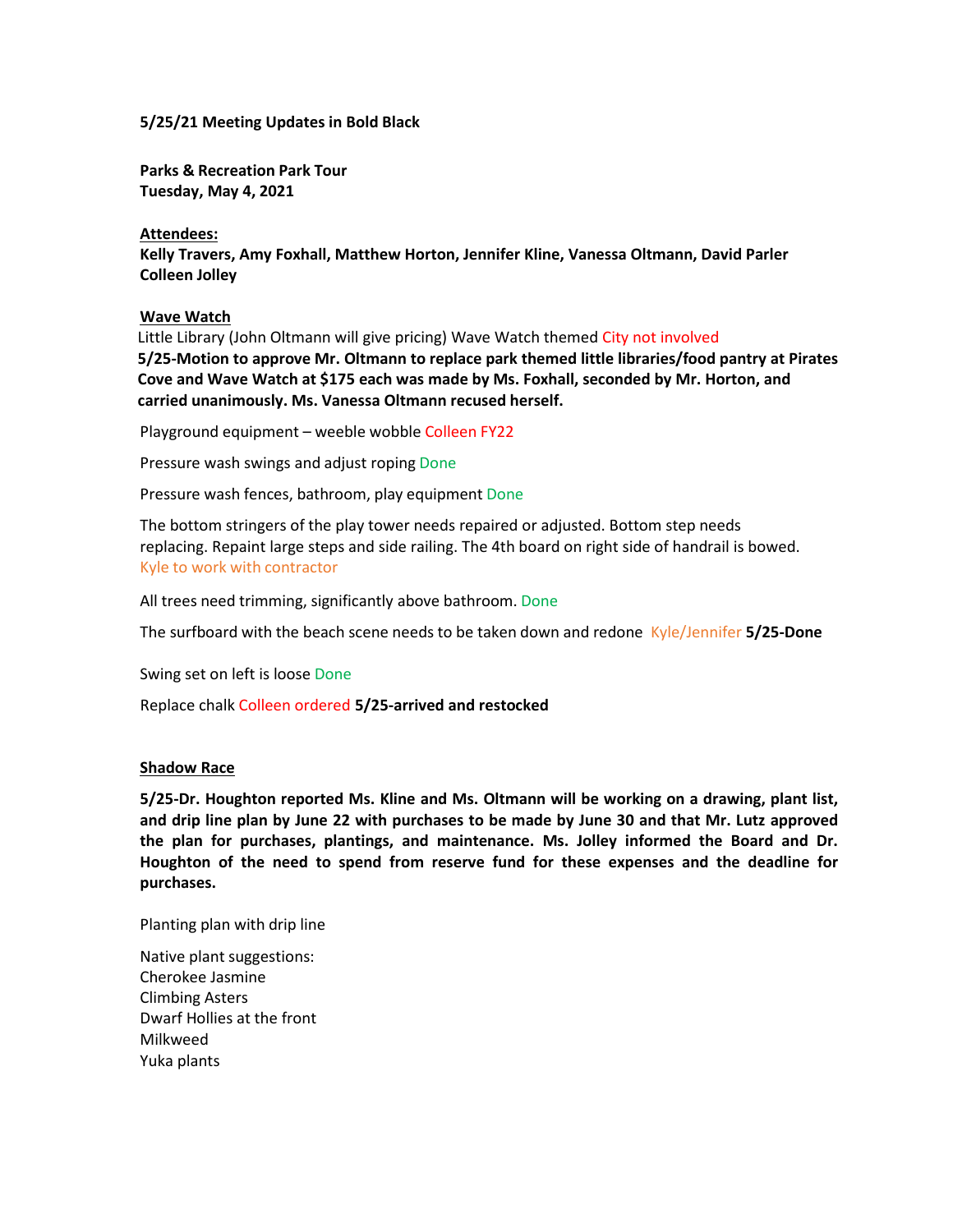Pergola needs floor. Delineate border. **5/25-Clarified to box in a floor with gravel or something similar**

Flowering aster on back posts. Butterfly garden in sunny area to the left of pergola Treatment of anthills and poison ivy Done Maintain path-no weeds/grass Done Signage for native plants and insect/critter boxes **5/25-Wait** Historical sign for Civil War Bunker **5/25-Wait** Do we need a maintenance team of volunteers or paid? **5/25-Public Works crew to be trained**  Add mutt mitt station Colleen requested **5/25-Installed** 

## **River Park**

Bathrooms need a good cleaning Done

Clean brush/trees around marsh line and dock entrance to open view Mayor said no.

Motion to ask the City to clean and lay pine straw around the pavilion's perimeter was made by Mr. Parler, seconded by Ms. Foxhall, and carried unanimously. Staff recommends mulch.

**5/25-The Board agreed to use mulch around the pavilion if identical to existing mulch. The Board requests a meeting with Eric & staff to review Folly River Park weed issue and mulch area around pavilion. Ms. Jolley will coordinate a meeting with Ms. Travers, Mr. Parler, and staff.**

Remove grass/weeds growing through mulch and maintain Done

**5/25-The Board agreed to use mulch around the pavilion if identical to existing mulch. The Board requests a meeting with Eric & staff to review Folly River Park weed issue and mulch area around pavilion. Ms. Jolley will coordinate a meeting with Ms. Travers, Mr. Parler, and staff.**

### **Pirates Cove**

Replace fiberglass on basketball hoops (rusting) PW working on quotes for repair before replacing **5/25-Motion to replace the rusting metal backboards on basketball hoops with fiberglass backboards when able was made by Mr. Parler, seconded by Ms. Foxhall, and carried unanimously.**

Trim bushes growing through court fencing (mostly Hudson) Done

Trim tape off yellow rope on playground equipment Done

Repaint dolphin & seahorse rockers PW will include with hoop repair quote

Remove grass/weeds growing through mulch and maintain Done

Replace pirate sign near mural Colleen working on quote **5/25-Ms. Jolley reported the cost is approximately \$300.**

Pressure wash/repaint ship Kyle to coordinate with playground contractor. FY22

Pressure wash fence Done

Bathroom doors rusting Kyle to coordinate with playground contractor. FY22